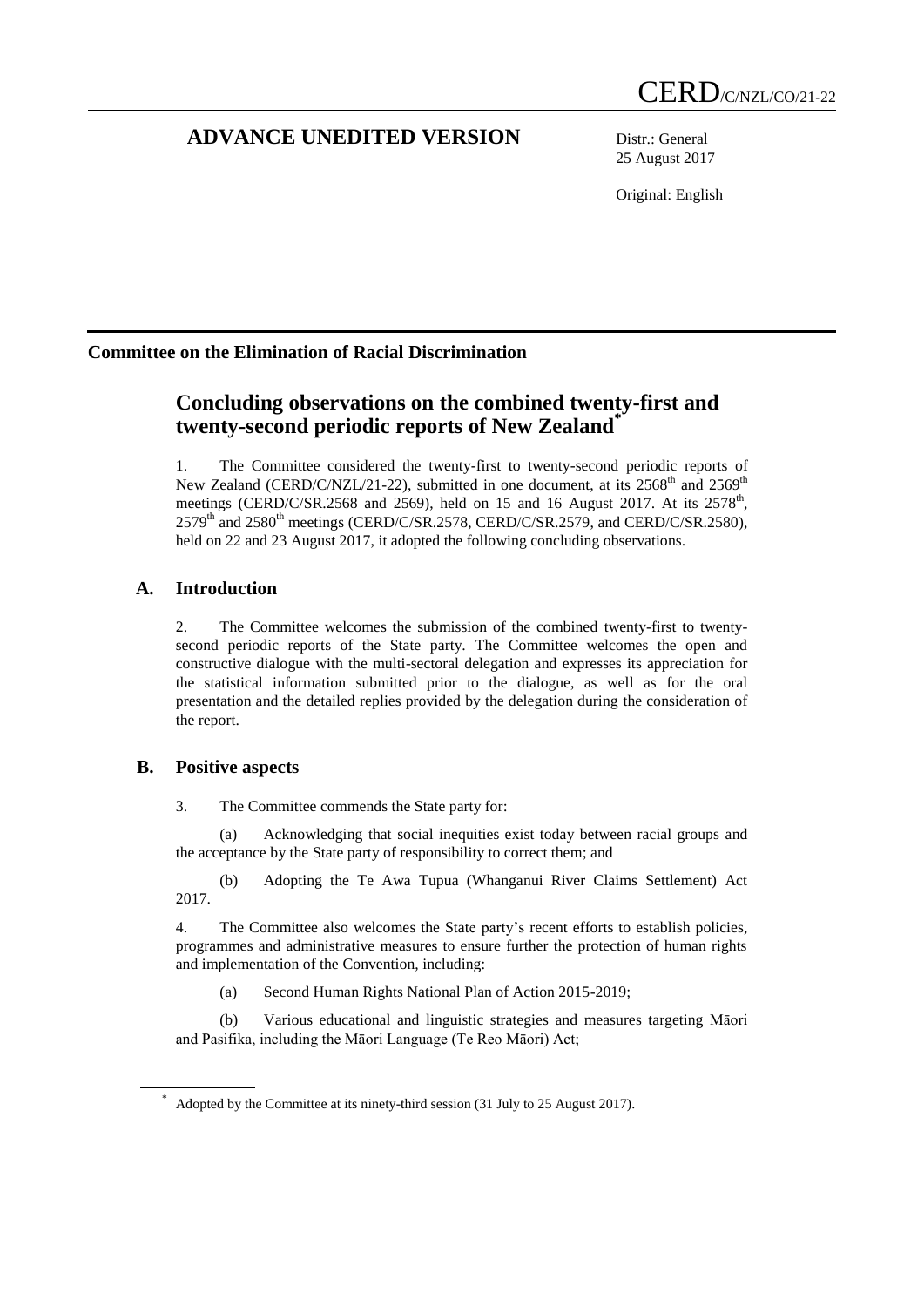(c) He Kai Kei Aku Ringa — the Māori Economic Development Strategy and Action Plan;

(d) English as a Second Language (ESOL) support for migrant and refugee background students in schools;

(e) 'Ala Mo'ui: Pathways to Pacific Health and Well-being 2014-2018;

- (f) Whenua Māori Fund to improve the productivity of Māori land;
- (g) The development strategy Whānau Ora;
- (h) Youth Crime Action Plan 2013-2023;

(i) He Korowai Oranga, the Māori Health Strategy, and the Healthy Families NZ initiative;

(j) Pacific Economic Strategy 2015-2021; and

(k) \$10 million fund to address Māori overrepresentation in the criminal justice system.

5. The Committee notes with appreciation the active role of a vibrant civil society and of the national human rights institution, the New Zealand Human Rights Commission, which was again assigned 'A' status by the Global Alliance on National Human Rights Institutions in May 2016.

## **C. Concerns and recommendations**

## **National Action Plan on Racism and the Race Relations Commissioner**

6. The Committee welcomes the continued role of the Race Relations Commissioner, and commends the work accomplished by the Commissioner during the reporting period. However, the Committee is concerned about the lack of a current national action plan on racism (art. 2.)

7. **Given the accelerated pace of demographic changes in New Zealand's population, the Committee recommends that the Race Relations Commissioner play a leadership role in developing, in consultation with all stakeholders, a National Plan of Action Against Racial Discrimination and Xenophobia in line with the Durban Declaration and Programme of Action. The Committee calls on the State party to guarantee adequate funding for successful implementation of the Plan. The Plan should include but not be limited to:**

(a) **Assessing current and projecting future changes in New Zealand's demographics;**

(b) **Assessing the adequacy of current structures and processes to respond appropriately to New Zealand's changing demographics;**

(c) **Making necessary changes to ensure that the diversity of the population is appropriately reflected in planning and delivery of services;**

(d) **Developing and implementing measures aimed at increasing social cohesion;**

(e) **Developing a comprehensive plan, working in partnership with Māori and other relevant groups, that identifies actions, builds ownership and measures results to meet the targets of the Sustainable Development Goals Agenda to reduce inequalities in social indicators among ethnic groups in the population of the State party with respect to health, employment, education and housing, with special**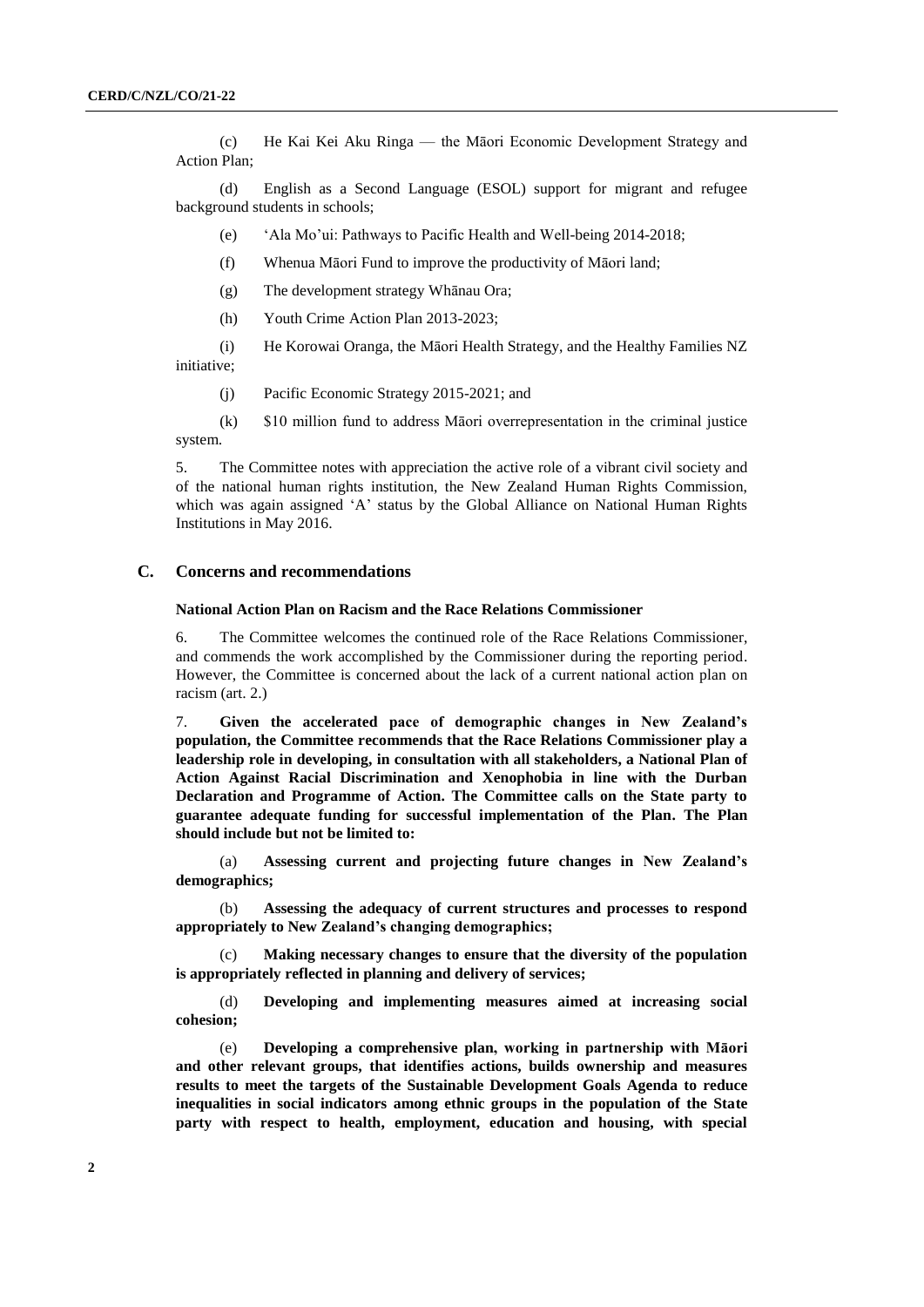**emphasis on adequate, affordable and safe housing by 2030. The implementation plan should have a particular focus on security of tenure.**

#### **Racist hate speech and hate crimes**

8. The Committee is concerned that while the State party's legislation criminalizes incitement of racial disharmony and allows race-related hostility to constitute an aggravating factor in sentencing, there were no prosecutions for incitement of racial disharmony during the reporting period. The Committee is also concerned by the lack of comprehensive statistics relating to prosecutions, convictions and sanctions related to racist hate speech. The Committee notes with interest the State party's current efforts to address these gaps, but is concerned that existing legislation may be inadequate to effectively combat acts of racial hatred (arts. 2, 4.)

9. **Recalling its general recommendation No. 35 (2013) on combating racist hate speech, the Committee recommends that the State party:**

**(a) Review the adequacy of current legislation in addressing and sanctioning racist hate speech and incitement to racial hatred, and ensure that its legislative framework conforms to article 4 of the Convention;**

**(b) Ensure that all incidents of racist hate crimes and racist hate speech are investigated and prosecuted; that the perpetrators are sanctioned and that victims are compensated; and**

**(c) Set as a government priority the collection of reliable and comprehensive statistics, disaggregated by ethnicity of the victims, concerning investigations, prosecutions, convictions and sanctions for racist hate speech and incitement to racial hatred; and provide these data in the next periodic report.**

## **Acts of racial discrimination**

10. The Committee notes with concern that while the Human Rights Commission has received many race-based discrimination complaints in recent years, including over 400 complaints alleging employment or pre-employment discrimination, human trafficking or harassment, the number of relevant investigations conducted and sanctions imposed is not clear from the information provided by the State party, and the Employment Relations Authority determined only six personal grievance cases featuring claims of racial discrimination or harassment, one of which was upheld. The Committee is also concerned about the lack of labor inspections data in the State party's report (arts. 2, 5, 6.)

11. **The Committee recommends that the State party ensure that acts of racial discrimination are investigated, prosecuted and sanctioned. The State party is requested to provide in its next periodic report information on: labour inspections and other administrative or legal procedures on racial discrimination; cases on labour conditions, harassment or human trafficking; data on inspection visits, violations detected and sanctions or penalties imposed during the reporting period; and compensation provided to victims, disaggregated inter alia by year, type of violation, age, sex, national origin and ethnic origin of the victim.** 

### **Treaty of Waitangi**

12. The Committee is concerned by the apparent lack of progress in implementation of the 2013 recommendations of the Constitutional Advisory Panel concerning the Treaty. It notes that an independent, Māori-led initiative has also undertaken wide-ranging consultation and issued its own report, Matike Mai Aotearoa18, which put forward other proposals for discussion on a range of constitutional models which also have not been taken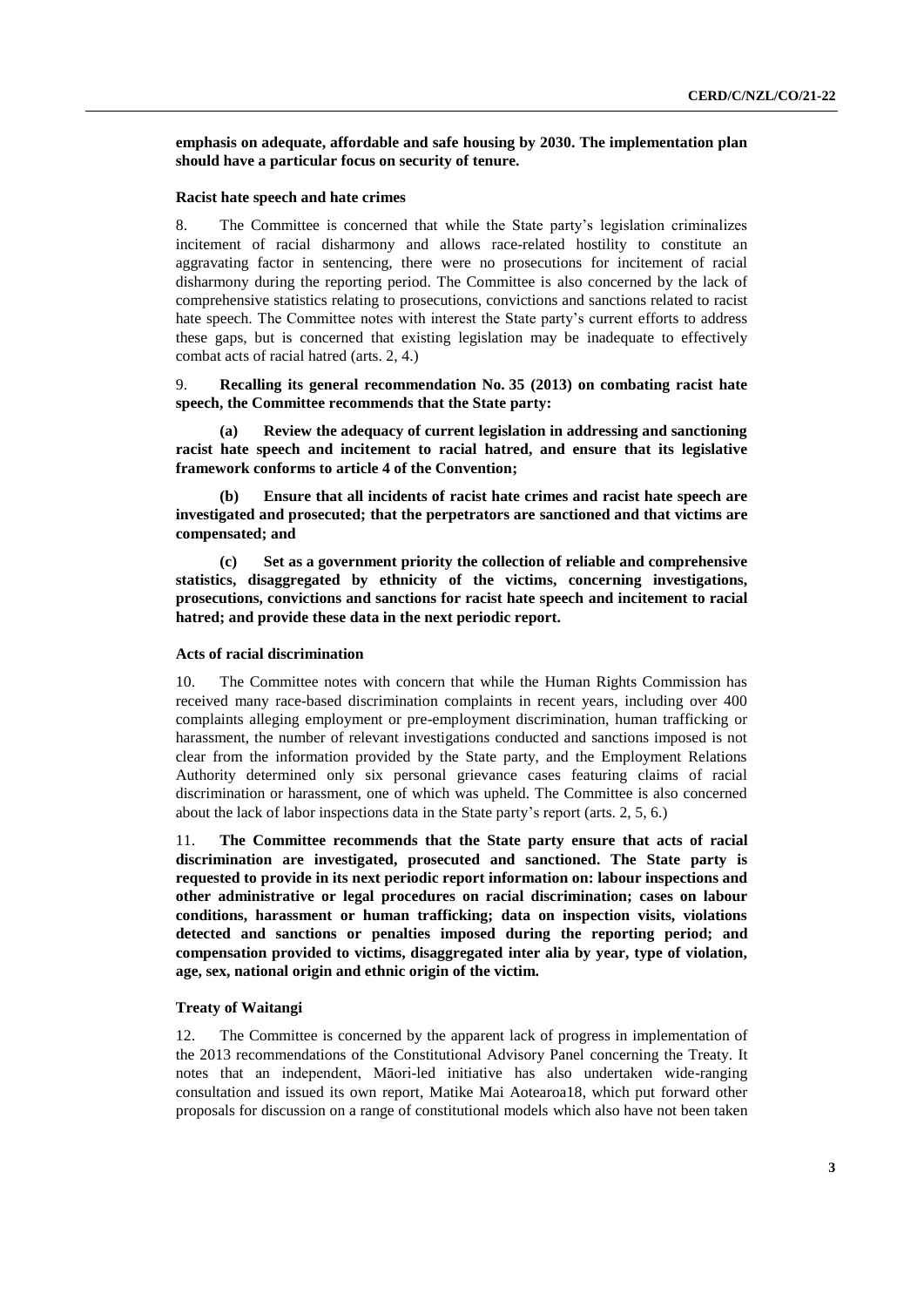up by the State party. The Committee sees little progress during the reporting period in securing indigenous rights to self-determination under the Treaty or the power-sharing arrangement between hapū and the State party required by the Treaty. The Committee is concerned by reports that the Waitangi Tribunal is under-resourced, leading to long processing delays (arts. 2, 6.)

## 13. **The Committee recommends that the State party:**

**(a) Issue, without delay, a timetable for debating, in partnership with Māori, the recommendations of the Constitutional Advisory Panel regarding the role of the Treaty of Waitangi within its constitutional arrangements along with the proposals of the report of Matike Mai Aotearoa18 and all stakeholders;** 

**(b) Ensure that its public policy and legislative initiatives comply with the participation principle of article 2 of the Treaty of Waitangi;**

**(c) Give greater assurance that the State party recognizes the fundamental right to self-determination of Māori and the obligation to establish shared governance with hapū; and**

**(d) Provide adequate resources for the Waitangi Tribunal.**

#### **Māori land issues and the Treaty settlement process**

14. The Committee notes that its general recommendation No. 23, as well as the U.N. Declaration on the Rights of Indigenous Peoples, make unequivocal the requirement that any decision affecting the rights and interests of indigenous peoples must be subject to their free, prior and informed consent. The Committee takes note of the Treaty Settlement process that seeks to settle Māori historical land clams in exchange for an apology on behalf of the State party and a compensation package that may include cultural, financial and/or commercial redress and incentives, along with possibly a variety of "partnership opportunities" with the State party (arts. 2, 5, 6.)

15. **As the Settlement process and its implications and consequences go to the core of the land rights of Māori to own, develop, control and use their communal lands, territories and resources, and their rights under the Convention, the Committee urgently requests the State party to supply the following information:** 

**(a) The total area of land and percentage of the total territory that has been the subject of the settlement process;** 

**(b) The total area and percentage of land of territory not subjected to the settlement process and the reasons for the exemptions;** 

**(c) The description of the compensation package given in each settlement and its current market value;**

**(d) The percentage of land under the ownership of Māori who declined to engage with the settlement process; and** 

**(e) Whether in the view of the State party, completion of the settlement process will extinguish the rights under the Treaty.**

#### **Māori intellectual and cultural property rights**

16. While noting the steps taken, the Committee is concerned about the lack of progress in implementing the Waitangi Tribunal's 2011 Wai 262 report regarding, among other issues, Māori intellectual and cultural property rights, and Māori taonga (treasured possessions including language, culture and knowledge) (art. 5.)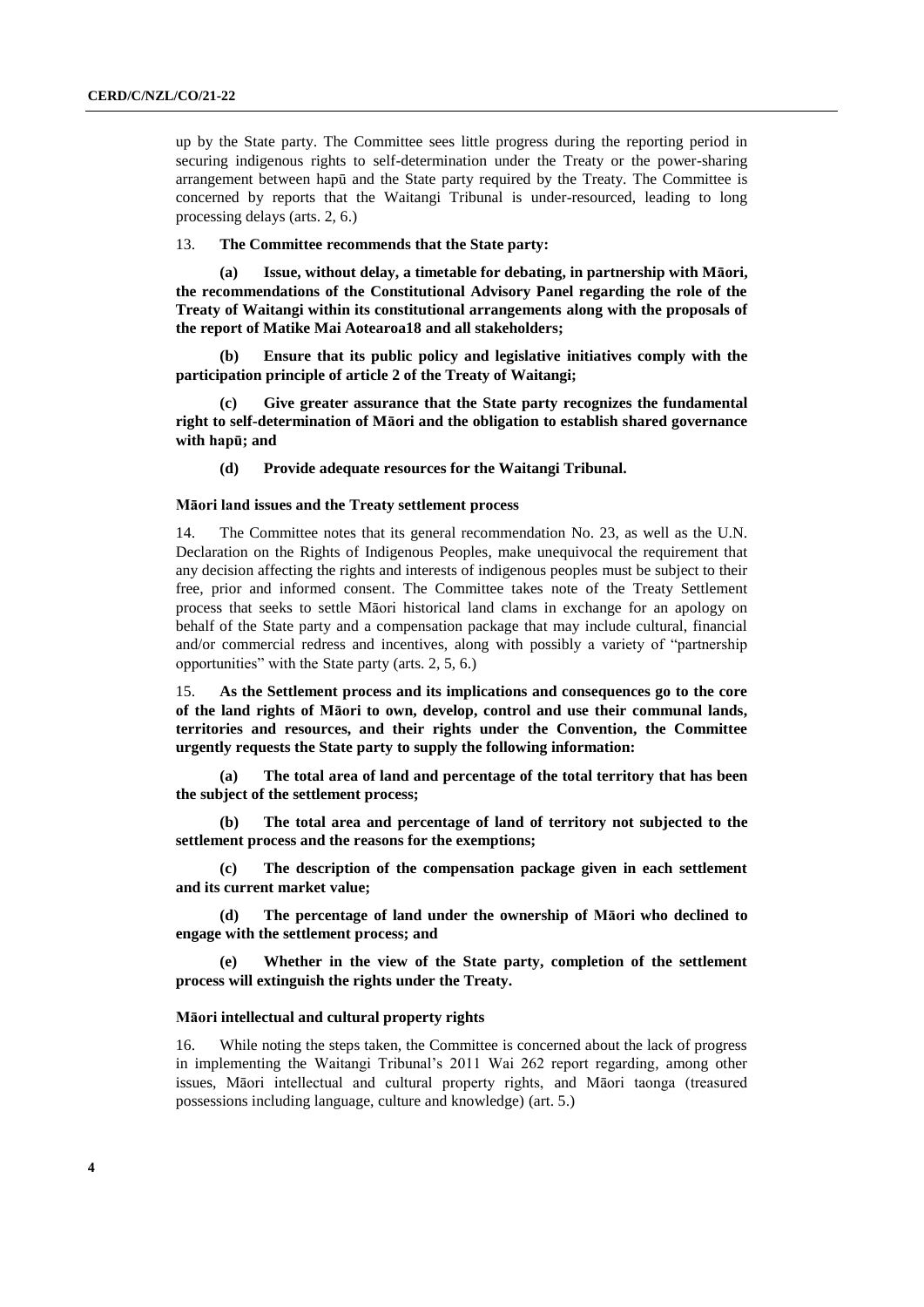17. **The Committee recommends that the State party produce and publish a plan with targets and a timetable for implementing the remainder of the recommendations in the Wai 262 decision. It also recommends that the State party take the necessary steps to freeze recognition of the validity of acts taken under the framework established by the Wai 262 report that do not comply with the Treaty of Waitangi and the U.N. Declaration on the Rights of Indigenous Peoples.**

## **Special Housing Area 62**

18. The Committee is concerned by conflicting information regarding consultation with local Māori in connection with the designation of Special Housing Area (SHA) 62 at Ihumātao on land traditionally and currently occupied by Māori. The Committee notes that this land has been sold to a commercial developer who is required to actively mitigate the effects of development. While noting the State party's position that it adequately consulted and obtained support from Māori authorities regarding the designation, the Committee is concerned by alternate reports that Māori have not had the opportunity to formally take part in decision-making with respect to use of the land (arts. 2, 5.)

19. **The Committee recommends that the State party review, in consultation with all affected Māori, the designation of Special Housing Area 62 to evaluate its conformity with the Treaty of Waitangi, the U.N. Declaration on the Rights of Indigenous Peoples and other relevant international standards, and that the State party obtain the free and informed consent of Māori before approving any project affecting the use and development of their traditional land and resources.** 

#### **Marine and coastal rights**

20. The Committee is concerned about the application of the Marine and Coastal Area (Takutai Moana) Act of 2011 on Māori land and resource rights, and by reports that the State party has not attempted to review the Act in accordance with CERD/C/NZL/CO/18- 20, para. 13. While noting the delegation's statement in this regard, the Committee remains concerned by reports that the State party has not consistently applied the principle of free, prior and informed consent in matters affecting Māori customary marine interests (arts. 2, 5, 6.)

21. **The Committee reiterates its recommendation that the State party review the Marine and Coastal Area (Takutai Moana) Act of 2011 with a view to respecting and protecting the full enjoyment of the rights by Māori communities regarding the land and resources they traditionally own or use, and their access to places of cultural and traditional significance. The Committee requests that the State party provide in its next periodic report all information on applications for recognition of customary interests in the common marine and coastal area.**

#### **Freshwater and geothermal resources**

22. The Committee is concerned by reports that the State party has granted private companies the right to use freshwater resources located on traditional Māori land despite consistent opposition by local Māori. The Committee welcomes the adoption of the 2017 Te Awa Tupua (Whanganui River Claims Settlement) Act. The Committee notes with interest the State party's efforts to engage and consult with iwi and hapū concerning their freshwater rights, and to provide advice to Māori organisations on geothermal assets (arts. 2, 5, 6.)

23. **The Committee urges the State party ensure the full respect for the rights of Māori communities to freshwater and geothermal resources, as protected by the Treaty of Waitangi and in accordance with the provisions of the Convention.**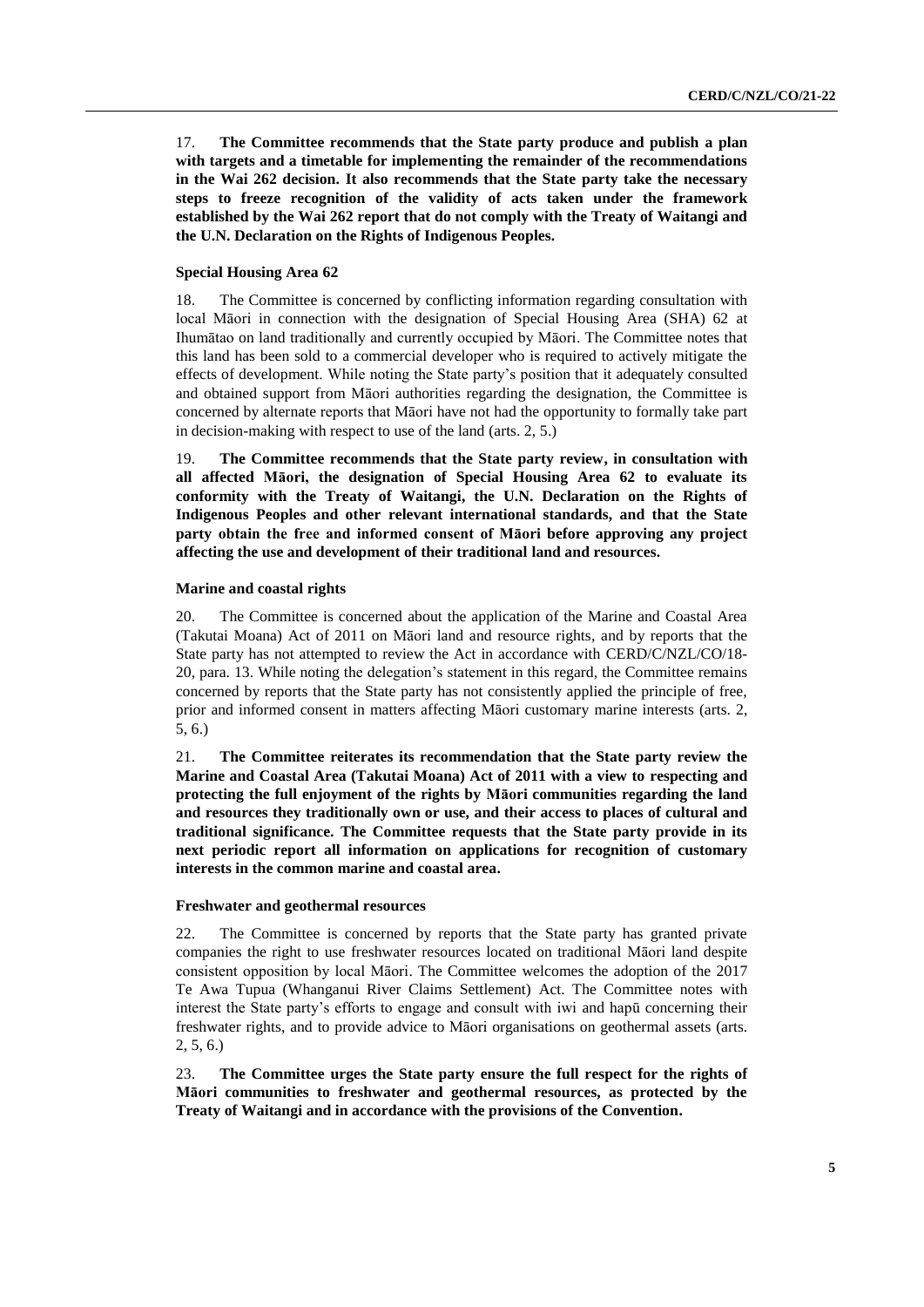#### **Criminal justice**

24. Despite welcome reductions in Māori adult and youth offending in recent years through commendable efforts, the Committee is concerned by the State party's information that Māori remain overrepresented as offenders in rates of arrest, prosecution, conviction, imprisonment, re-imprisonment, and as victims (arts. 2, 5, 6.)

25. **In light of these concerns, the Committee recommends that the State party strengthen its efforts to address the root causes leading to disproportionate incarceration rates of Māori. It further recommends that the State party ensure that justice, social sector and care and protection initiatives for Māori are connected, have transparent governance frameworks, and are based on partnerships with and inclusion of Māori. The Committee also recommends that the State Party take robust measures to increase representation of Māori, Pasifika and other minority groups as decision-makers, including as prosecutors and judges, at all levels of the criminal justice system.**

#### **Health**

26. The Committee is concerned that Māori and Pasifika have poorer health outcomes than other groups, including with respect to life expectancy, mortality, and disability. It notes with concern reports that despite the Māori Health Strategy (He Korowai Oranga) and the Healthy Families NZ initiative, Māori needs are not adequately integrated in health policies or in the administration of health services, and that Māori encounter significant barriers in accessing basic health services on an equal footing with other New Zealanders. The Committee is concerned by reports that structural biases exist in the health care system; that Māori providers are marginalized and their input into policy decisions is discounted; and that a negative differential compensation for Māori providers is maintained (arts. 2, 5.)

27. **The Committee recommends that the State party robustly increase the provision and accessibility of primary health care services to Māori and Pasifika communities; and ensure they are equally represented and empowered in decisionmaking processes concerning health and disability policy planning and service delivery and evaluation.** 

28. **The Committee urges the State party to significantly reduce overall hospitalisations for medical conditions with a social gradient; and reduce disparities in both hospitalisation and mortality rates, particularly amongst Māori and Pasifika children.**

## **Employment**

29. The Committee is concerned by evidence of discrimination against Māori in employment. While welcoming the reduction in Māori unemployment in recent years and the State party's commitment to work toward reducing it to 7.5 percent by 2021, the Committee is also concerned by the State party's information that Māori, Pasifika and Asian ethnicities are underrepresented in the top three tiers of Public Service management. The Committee is further concerned by reports that qualified Māori nurses receive significantly lower pay (arts. 2, 5.)

30. **The Committee urges the State party to take effective measures to eliminate racial discrimination in public and private sector employment with respect to hiring, retention and promotions. It requests that in its next periodic report, the State party describe those measures along with goals, targets and results achieved. The Committee urges the State party to set targets to increase representation of Māori, Pasifika and other minorities in corporate governance and senior management in the public sector, and provide data on Māori, Pasifika and other minorities currently**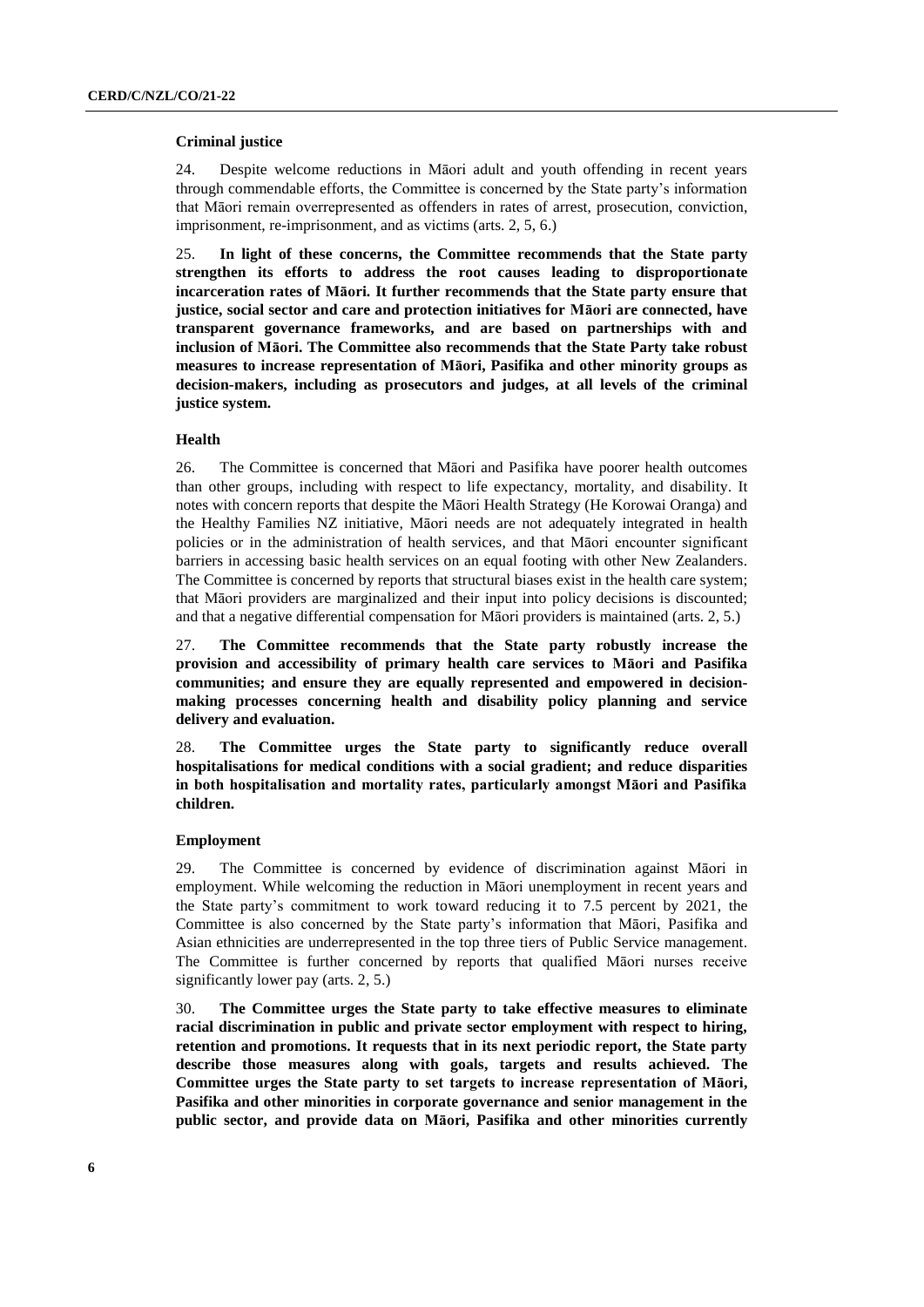**employed in the public sector with regard to distribution at job and managerial levels. The Committee requests additional information on programs undertaken to ensure effective implementation of the principle of equal opportunity and treatment in employment, without distinction as to race, colour, descent, or national or ethnic origin.**

## **Migrants**

31. While noting with interest the 2014 New Zealand Migrant Settlement and Integration Strategy and the Migrant Exploitation Prevention Strategy, the Committee is concerned by reports that migrant workers risk being subjected to labour discrimination and exploitation, including through receipt of salaries below the minimum wage. The Committee is also concerned about the exploitation of international students. The Committee is further concerned by reports of inadequate access to social services, including mental health programs, housing and employment for migrants, asylum-seekers and refugees. The Committee is also concerned by reports that some asylum seekers and undocumented migrants are detained in correctional facilities for criminal offenders, and by reports about the conditions in which some migrants are detained (arts. 2, 5.)

32. **The Committee recommends that the State party:**

(a) **Take appropriate and effective measures to ensure equal opportunity and equal treatment for migrants in employment;**

(b) **Provide information on progress made on the 16 indicators of the New Zealand Migrant Settlement and Integration Strategy in its next periodic report;**

(c) **Ensure that all asylum seekers and refugees have access to adequate and appropriate services to fully enjoy their economic, social and cultural rights, including social work and counselling services;**

(d) **Ensure adequate funding to support the continuation of psychosocial services; and**

(e) **Ensure that migrants are not detained in inappropriate facilities, and are never held with prisoners in correctional facilities; and consider further increasing its annual refugee quota.**

## **Māori and Pasifika children**

33. The Committee is alarmed by reports of the alleged abuse of children in foster care or state institutions that are alleged to have included physical, sexual and emotional abuse. The reports focus on a period of approximately 40 years, during which time possibly 100,000 children were in care, the majority of whom were Maori children. The Committee notes the State party has expressed its intention to compensate victims. However, the Committee is concerned that such an approach by the State party will fail to expose the systemic problems that may have existed. The Committee is also concerned that Maori children are still more likely to be placed in state care. It notes the recent amendments to the Orange Tamariki Act 1989 (Children, Young Persons, and Their Families Legislation Act 2017) provides certain safeguards for children in care but concerns remain about among other things, parliamentary proposal to send "young offenders" to a military style boot camp for a year. (arts. 2, 5, 6).

## 34. **The Committee recommends that the State party:**

(a) **Immediately set up and empower an independent commission of inquiry into abuse of children and adults with disabilities in state care from 1950 until 1990,**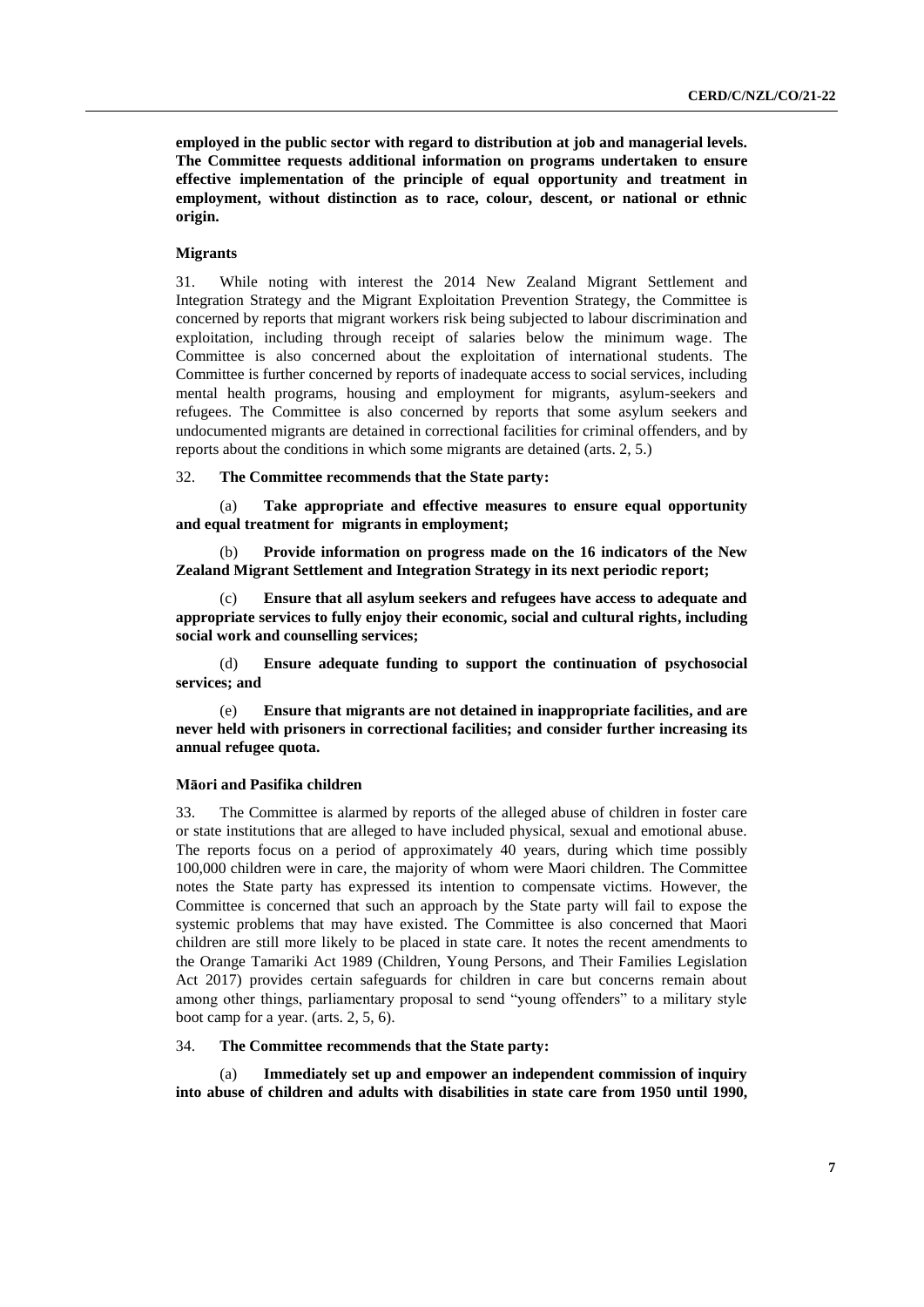**with the authority to determine redress, rehabilitation and reparations for victims, including an apology from the State party; and**

(b) **Take effective steps to reduce the number of Māori and Pasifika children in state care, including through effective and comprehensive application of the policy of** *"whanau first"* **placement for tamariki Māori.**

## **Māori language**

35. The Committee notes from statistics in the State party's report that the number of students receiving instruction in Māori language (te reo Māori) has steadily increased in recent years. However, it is concerned by other reports that low levels of conversational te reo Māori ability persist among Māori, in some instances because students are reportedly discouraged from using the language (art. 5).

36. **The Committee recommends that the State party strengthen the inclusion of te reo Māori instruction in its core educational curriculum for all New Zealand students, and increase its efforts to mainstream the use of the Māori language throughout the country.** 

## **Education**

37. The Committee regrets the scarcity of information or socioeconomic indicators to demonstrate that improved access to all levels of the education system and improved qualifications from educational institutions have translated into upward social mobility for Māori and Pasifika.

38. **The Committee encourages the State party to provide in its next periodic report information on measures taken to improve the educational outcomes of Māori and Pasifika students.** 

#### **D. Other recommendations**

**Ratification of other instruments**

39. **The Committee urges the State party to consider ratifying the International Convention on the Protection of the Rights of All Migrant Workers and Members of their Families, and ILO Conventions No. 169 (Indigenous and Tribal Peoples' Convention) and No. 189 concerning Domestic Workers.**

**International Decade for People of African Descent** 

40. **The Committee invites the State party to support the International Decade for People of African Descent.**

#### **Consultations with civil society**

41. **The Committee recommends that the State party consult and broaden its dialogue with civil society organizations in the preparation of the next periodic report and in follow-up to the present concluding observations.**

**Declaration under article 14 of the Convention**

42. **The Committee encourages the State party to make the optional declaration provided for in article 14 of the Convention recognizing the Committee's competence to receive and consider individual communications.**